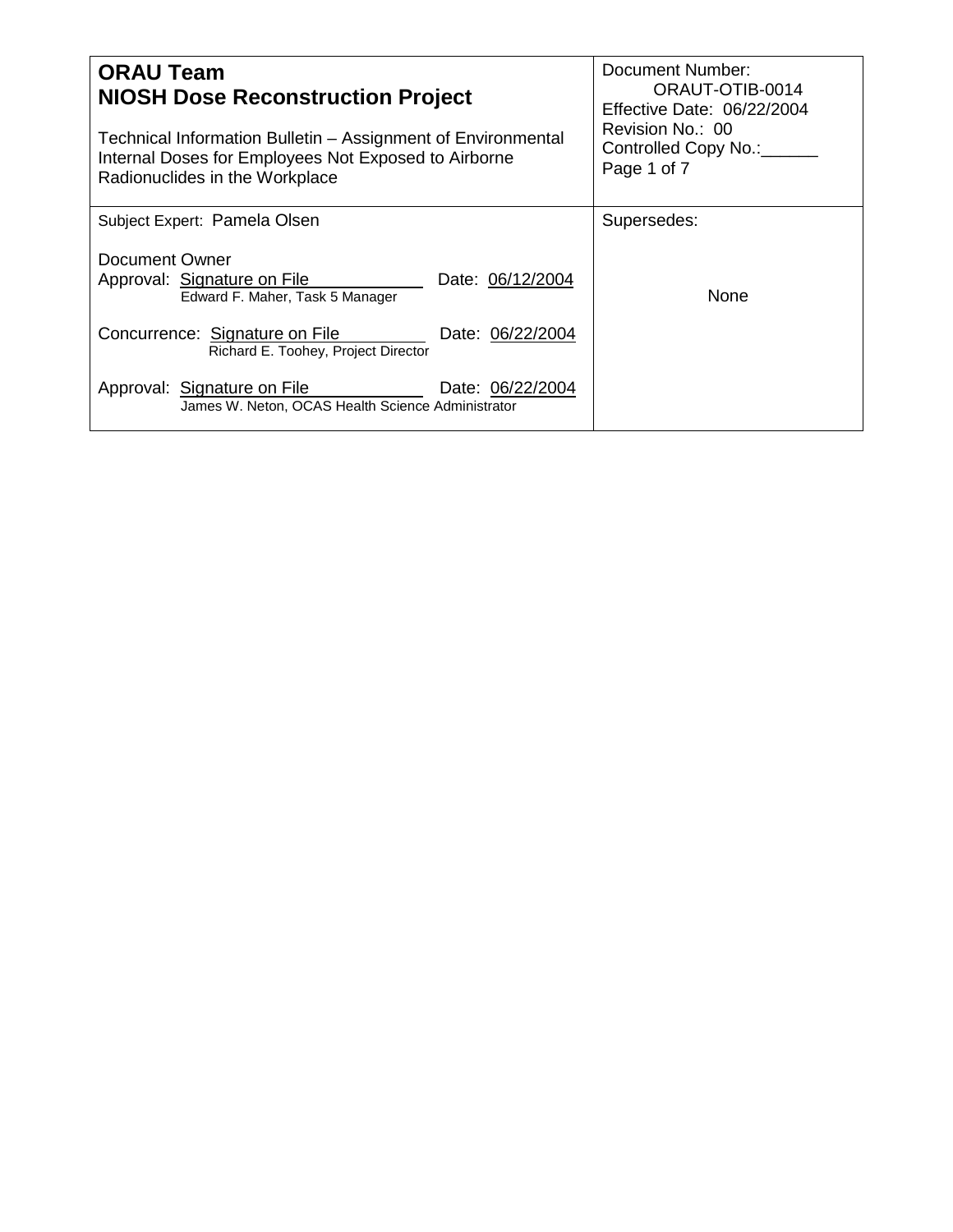|  | Effective Date: 06/22/2004   Revision No. 00 |  | Document No. ORAUT-OTIB-0014 | $\vert$ Page 2 of $\vert$ |
|--|----------------------------------------------|--|------------------------------|---------------------------|
|--|----------------------------------------------|--|------------------------------|---------------------------|

# **RECORD OF ISSUE/REVISIONS**

| <b>ISSUE</b><br><b>AUTHORIZATION</b><br><b>DATE</b> | <b>EFFECTIVE</b><br><b>DATE</b> | REV.<br>NO. | <b>DESCRIPTION</b>                                                                                                                                                                              |
|-----------------------------------------------------|---------------------------------|-------------|-------------------------------------------------------------------------------------------------------------------------------------------------------------------------------------------------|
| <b>Draft</b>                                        | 06/09/2004                      | $00-A$      | New technical information bulletin for the<br>assignment of environmental internal doses for<br>employees not exposed to airborne radionuclides<br>in the workplace. Initiated by Pamela Olsen. |
| <b>Draft</b>                                        | 06/11/2004                      | $00 - B$    | Incorporates NIOSH review comments. Initiated<br>by Pamela Olsen.                                                                                                                               |
| 06/22/2004                                          | 06/22/2004                      | 00          | First approved issue. Initiated by Pamela Olsen.                                                                                                                                                |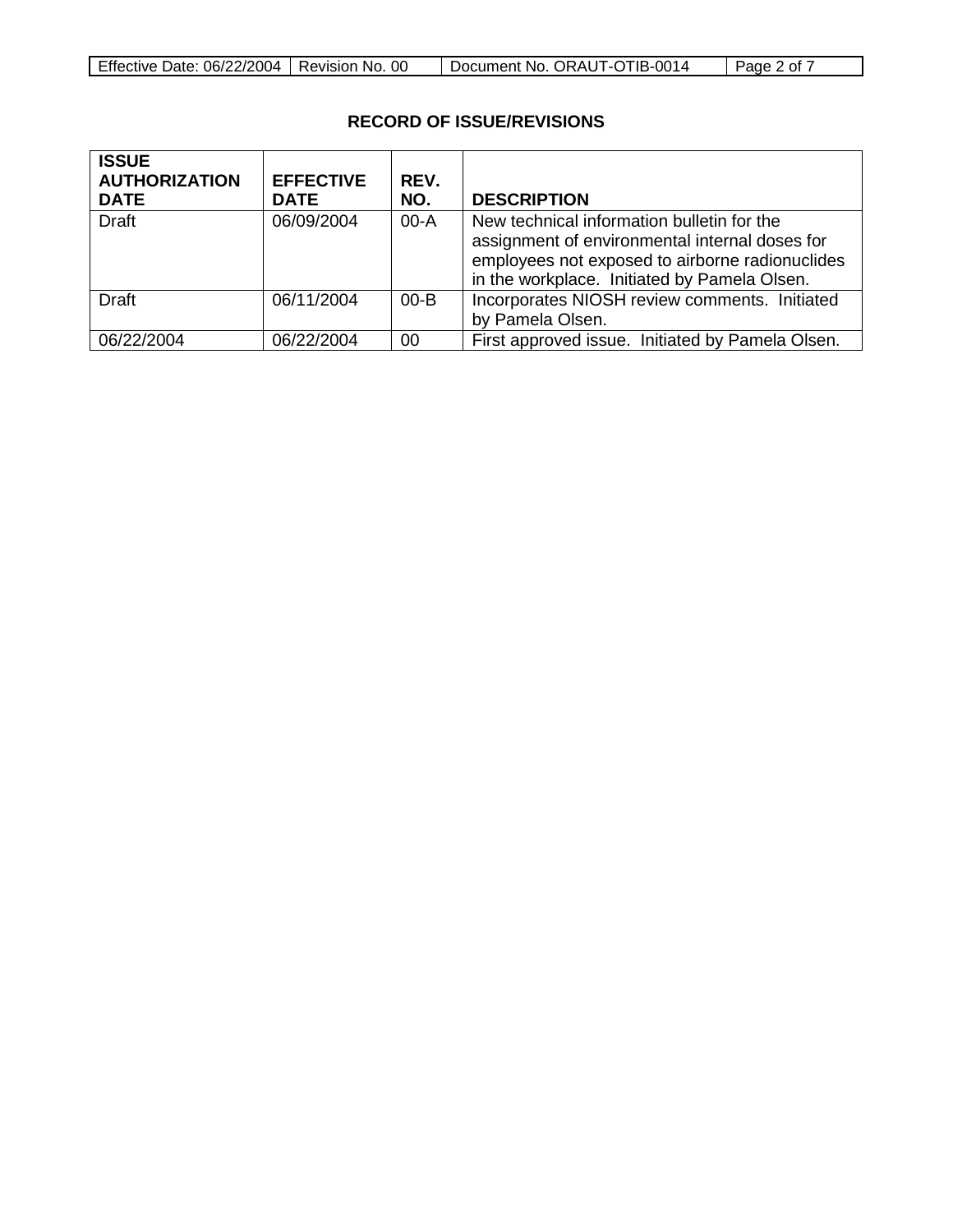|--|

#### **1.0 PURPOSE**

The purpose of this Technical Information Bulletin (TIB) is to provide guidance to dose reconstructors on (1) when they can assign environmental internal doses rather than potential workplace exposures to workers, and (2) the methodology for assigning such doses.

#### **2.0 BACKGROUND**

According to 42 CFR 82 and the *Internal Dose Reconstruction Implementation Guideline* (NIOSH 2002), internal radiation doses must be evaluated if there was any potential for internal radiation exposure. However, internal radiation doses to some employees were limited to doses from inhalation of airborne radionuclides in the ambient environment resulting from site operations or contamination, as opposed to localized airborne radionuclides from uncontained radioactive materials in the workplace. This TIB describes (1) the considerations dose reconstructors can use in identifying such employees, and (2) the methods dose reconstructors can use in assigning such doses to individuals.

### **3.0 IDENTIFYING EMPLOYEES FOR WHOM ENVIRONMENTAL INTERNAL DOSES ARE APPROPRIATE**

The following considerations are important when evaluating the appropriateness of assigning environmental internal doses as opposed to internal doses from actual or potential workplace exposures:

• Job Description. This information is available from various sources including U.S. Department of Labor (DOL) records (including information provided by the claimant when completing the claim application), U.S. Department of Energy (DOE) records, and the claimant interview. Dose reconstructors should use the collective set of information regarding the employee's job when evaluating the appropriateness of assigning environmental internal doses.

Attachment A includes a list of common job categories, divided into three categories according to the potential for internal radiation exposures from workplace sources. Employees with job descriptions that are consistent with Category 1 generally had little potential for exposure, although there will be exceptions on individual cases. Category 2 includes job categories that often had potential for exposure depending on specific job responsibilities and work locations (see below). Category 3 includes job categories that typically had potential for exposure, which would suggest that dose reconstructors should not assign environmental doses for these categories in lieu of dose from workplace sources unless they can determine definitively that the individual did not work with or near unconfined radioactive materials.

• Work Location. The location to be considered includes both the site and the specific work location(s) on the site. At some sites, there was little potential for workplace internal exposures at most areas; at other sites, there was such potential at only a few locations. Technical Basis Documents (TBDs) for a site, specifically Parts 2, 4 and 5 of the Site Profile, contain information on the potential for workplace internal exposures on specific sites and areas. In some cases, the TBDs might definitively identify work locations (in combination with job descriptions and timeframes, see below) for which there was no potential for internal exposures associated with workplace sources and for which it is appropriate to assign environmental internal doses.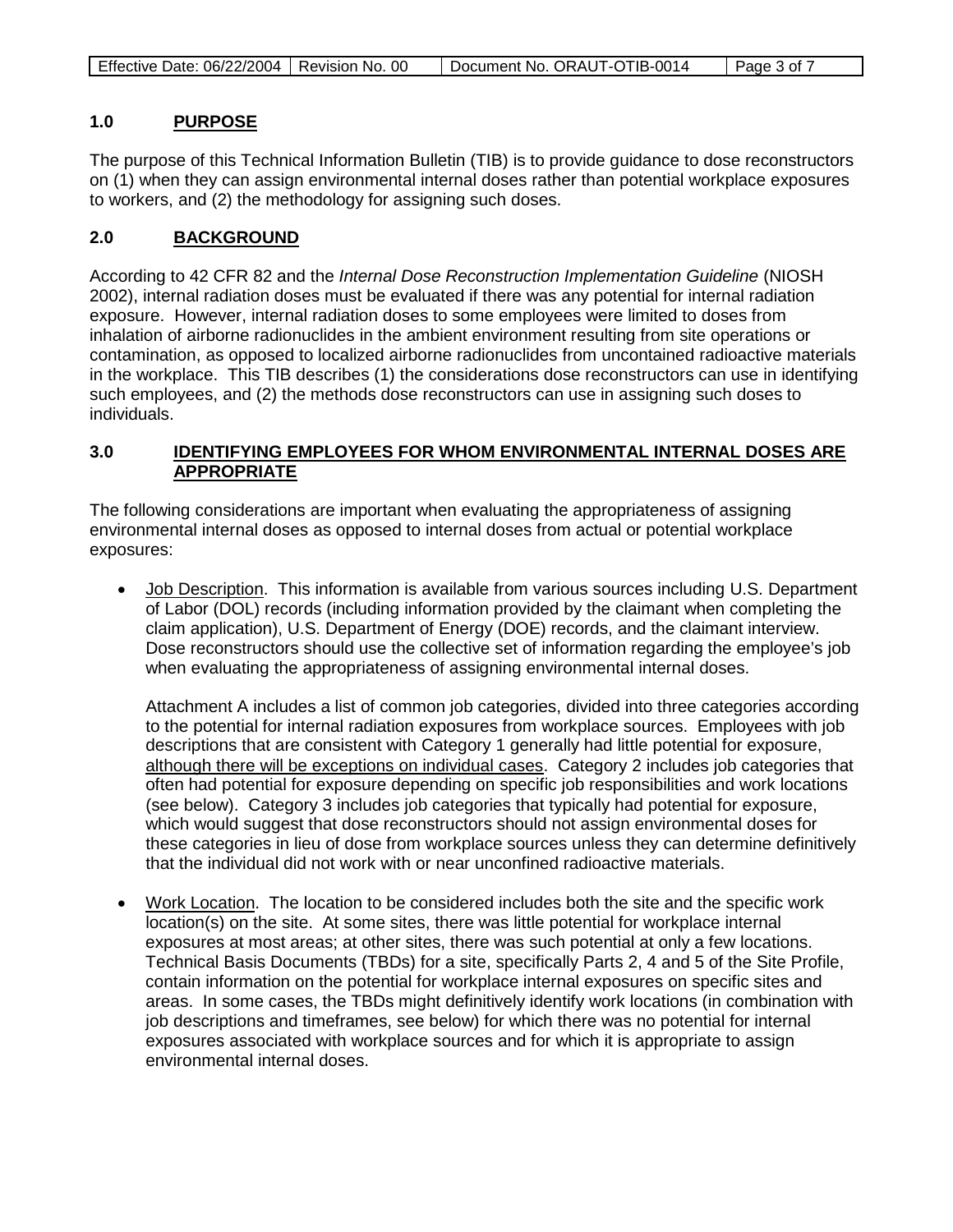| Page 4 of 7 |
|-------------|
|-------------|

- Timeframe. In general, measures to contain radioactive material improved over time throughout the DOE Complex. On the other hand, contamination levels might have increased in certain facilities, systems, and components over time, increasing the likelihood of exposure. By the mid-1980s, DOE policy mandated the implementation of physical controls, such as containments, and administrative controls, such as requiring monitoring if contamination reached certain levels, to ensure internal radiation exposures were not occurring to the extent practicable.
- Presence or Absence of Internal Monitoring Data. Although monitoring practices varied from site to site and over time, sites were generally more likely to monitor personnel with a potential for workplace internal exposures than those with no potential. Monitoring an employee for internal exposure, especially routinely or frequently, is often an indicator of potential internal radiation exposure. In some cases, however, employees received internal monitoring for reasons other than identification of internal exposures (e.g., a termination whole-body count performed primarily for recordkeeping or legal purposes). Part 5 of the Site Profiles identifies such situations. The presence of positive internal monitoring data is often a clear indicator of workplace exposures because detection capabilities were generally not sufficient to detect environmental or onsite ambient levels of airborne radioactive materials . (Note: There are notable exceptions, such as the detection of global cesium fallout in whole-body counts).
- Coworker Information. If available, dose reconstructors can use coworker internal monitoring data or other information to help verify the potential for workplace internal exposures. Such data and information might come from completed dose reconstructions, compilations of DOE data, interview information, or contact with coworkers who are not Energy Employee Occupational Illness Compensation Program Act (EEOICPA) claimants. Overall, the robustness of this information will improve over time with the collection and evaluation of information.

*Note: The dose reconstructor should evaluate all of the above information collectively to determine if the assignment of environmental internal doses is appropriate for a particular employee and document the evaluation in the dose reconstruction report.*

#### **4.0 ASSIGNING ENVIRONMENTAL INTERNAL DOSES**

If dose reconstructors determine (based on the considerations described above) that it is appropriate to assign environmental internal doses, they shall base the assignment of such doses on the information in Part 4 of the respective Site Profile (together with information in Part 5, as needed). This typically involves the assignment of specified intakes for the relevant years and work locations and running the Integrated Modules for Bioassay Analysis (IMBA) computer program to determine doses. These program runs can occur in advance on a generic or nominal basis to identify maximizing scenarios and doses and to permit scaling calculations based on assumed intakes.

In some cases, it might be appropriate to assign environmental internal doses for some radionuclides but not for others. For example, for a worker with potential exposure to plutonium in the workplace for whom an analysis of bioassay data is necessary to assign plutonium doses, it might be appropriate to assign environmental tritium doses if the worker was exposed to ambient tritium from stack releases at other locations on the site.

If calculated environmental internal doses are small (e.g., a few millirem per year) for a particular site and set of circumstances (e.g., employment location and timeframe) for clearly noncompensable cases, maximizing calculations in advance of the dose reconstructions could permit the assignment of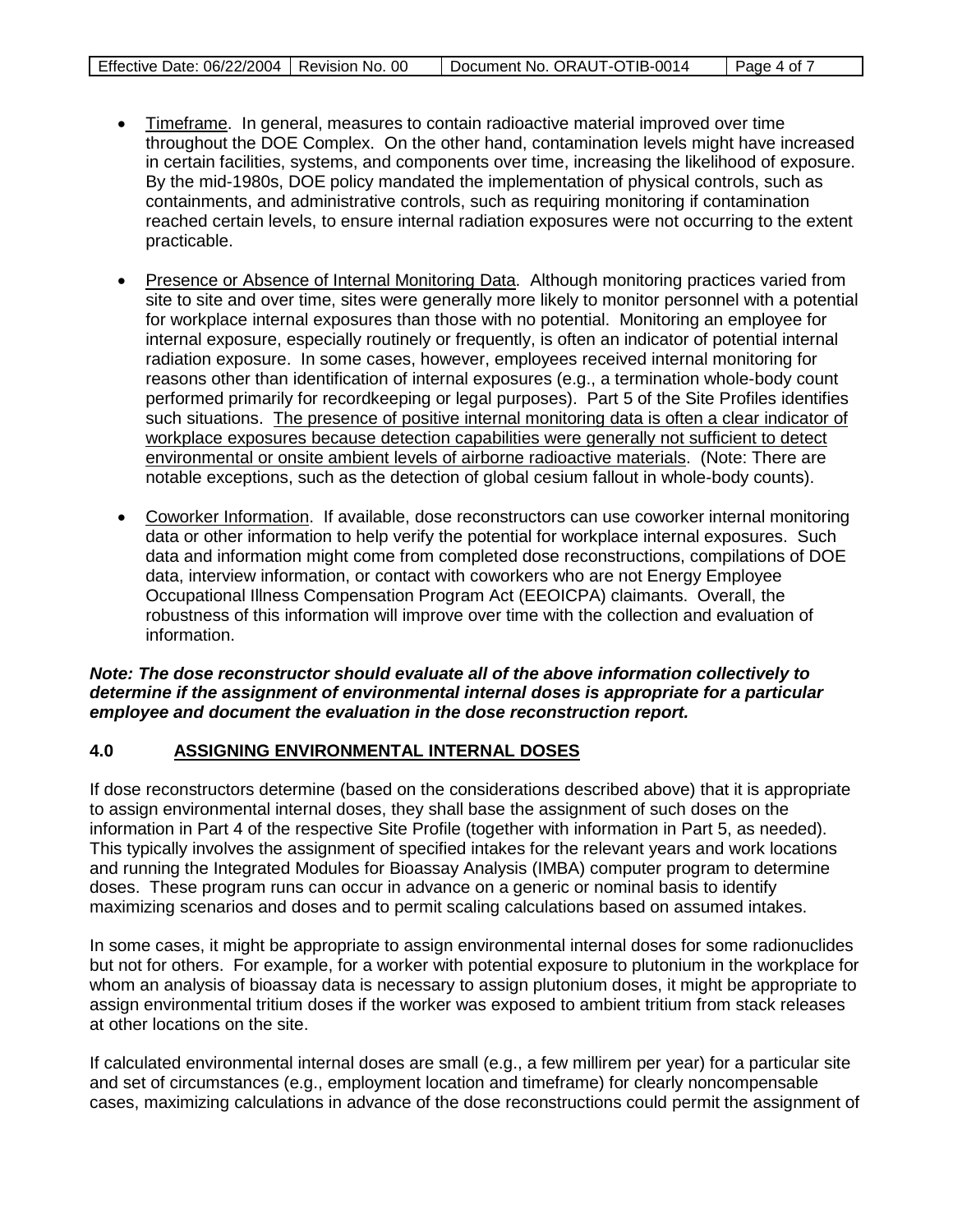| Effective Date: 06/22/2004   Revision No. 00 | Document No. ORAUT-OTIB-0014 | $\overline{ }$ Page 5 of $\overline{ }$ |
|----------------------------------------------|------------------------------|-----------------------------------------|
|                                              |                              |                                         |

a reasonable maximum nominal value (e.g., 10 mrem/year) for cases that meet these criteria. This permits the processing of cases without a detailed assessment of specific intakes if the maximizing assumptions result in small doses that will not affect compensability.

If specific work locations on the site are unknown, dose reconstructors should always apply maximizing assumptions unless there is clear evidence (e.g., through the job description) that the maximum does not apply. As described in the previous section, however, an uncertain work location lessens the credibility of assigning environmental doses versus workplace internal doses. If work locations varied routinely (e.g., mail carrier, security guard), it might be appropriate to apply a sitewide average, if available, or use a weighted average based on percentage of time in various locations.

Calculated annual environmental internal doses that total less than 1 mrem for a specific radiation type and energy interval (for photons and electrons), are not required to be included in the Interactive RadioEpidemiological Program (IREP) input sheet. For such cases, the dose reconstruction report should include appropriate discussions..

#### **5.0 APPLICATIONS AND LIMITATIONS**

Because this TIB provides guidance on the considerations for assigning environmental internal doses, there are no inherent limitations on its use. The guidance contained herein is appropriate for all cases that require a decision on whether it might be appropriate to assign environmental internal doses.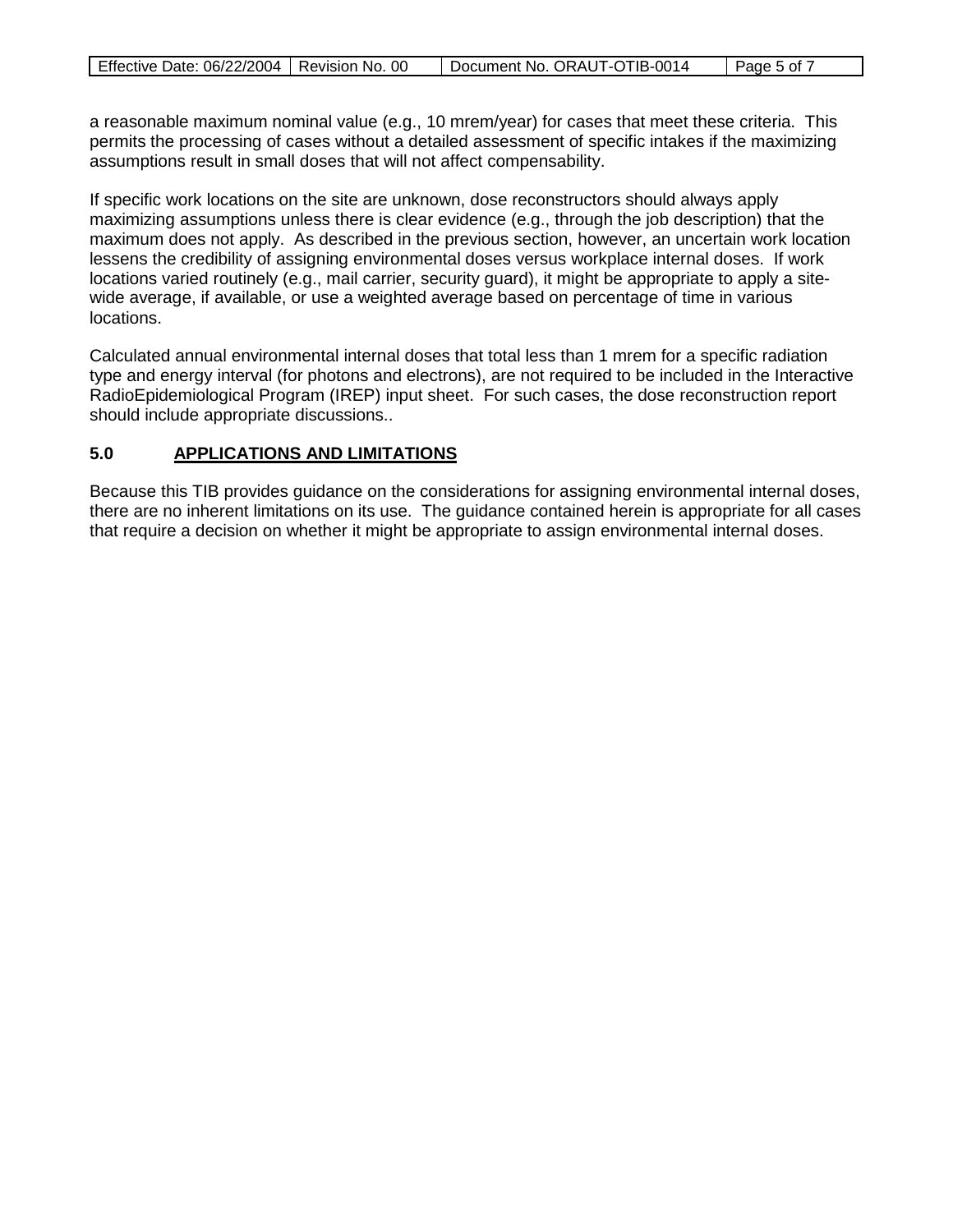| Effective Date: 06/22/2004   Revision No. | . ೧೧ | Document No. ORAUT-OTIB-0014 | Page 6 of |
|-------------------------------------------|------|------------------------------|-----------|

### **REFERENCES**

- 42 CFR 82, Methods for Radiation Dose Reconstruction Under the Energy Employees Occupational Illness Compensation Program Act of 2000; Final Rule, *Federal Register*/Vol.67, No. 85/Thursday, May 2, 2002, p 22314.
- NIOSH (National Institute for Occupational Safety and Health), 2002, *Internal Dose Reconstruction Implementation Guideline*, Rev. 0, OCAS-IG-002, Office of Compensation Analysis and Support, Cincinnati, Ohio.